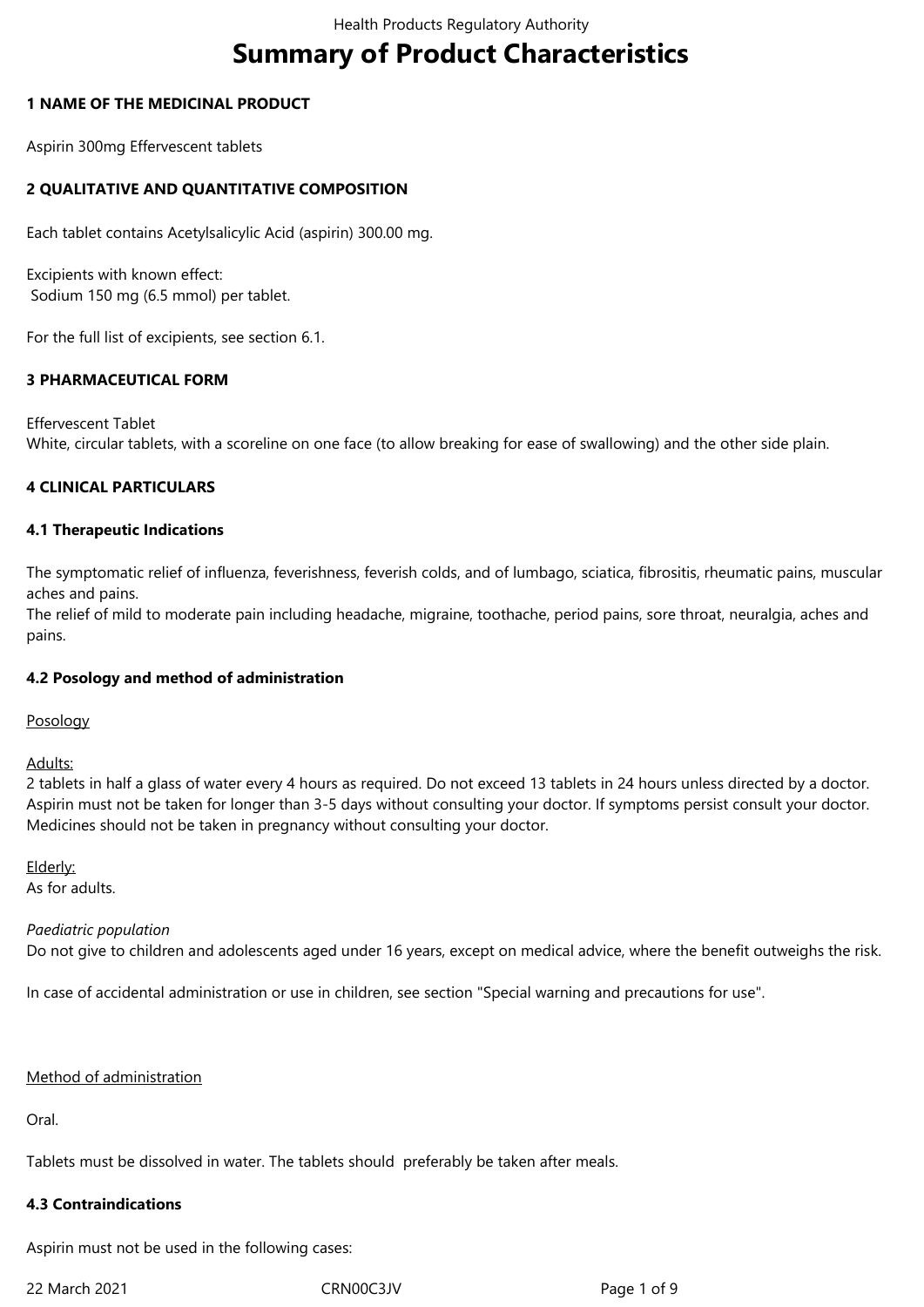#### Health Products Regulatory Authority

- hypersensitivity to acetylsalicylic acid or other salicylates, or to any of the excipients listed in section 6.1
- a history of asthma induced by the administration of salicylates or substances with a similar action, notably non-steroidal anti-inflammatory drugs
- acute gastrointestinal ulcers
- haemorrhagic diathesis
- severe renal failure
- severe hepatic failure
- severe cardiac failure
- combination with methotrexate at doses of 15mg/week or more (see interactions with other medicinal products and other forms of interaction)
- last trimester of pregnancy

#### **4.4 Special warnings and precautions for use**

Aspirin should be used with particular caution in the following cases:

- hypersensitivity to analgesics / anti-inflammatory agents / anti-rheumatics and in the presence of other allergies,
- history of gastro-intestinal ulcers including chronic or recurrent ulcer disease or history of gastro-intestinal bleedings,
- with concomitant treatment with anticoagulants (see interactions with other medicinal products and other forms of interaction),
- patients with impaired renal function or patients with impaired cardiovascular circulation (e.g. renal vascular disease, congestive heart failure, volume depletion, major surgery, sepsis or major hemorrhagic events), since acetylsalicylic acid may further increase the risk of renal impairment and acute renal failure
- impaired hepatic function.

Acetylsalicylic acid may precipitate bronchospasm and induce asthma attacks or other hypersensitivity reactions. Risk factors are pre-existing asthma, hay fever, nasal polyps, or chronic respiratory disease. This also applies to patients exhibiting allergic reactions (e.g. cutaneous reactions, itching, urticaria) to other substances.

Due to its inhibitory effect on platelet aggregation which persists for several days after administration, acetylsalicylic acid may lead to an increased bleeding tendency during and after surgical operations (including minor surgeries, e.g. dental extractions).

At low doses, acetylsalicylic acid reduces the excretion of uric acid. This can possibly trigger gout attacks in predisposed patients.

In patients suffering from severe glucose-6-phosphate dehydrogenase (G6PD) deficiency, acetylsalicylic acid may induce haemolysis or haemolytic anaemia. Factors that may increase the risk of haemolysis are high dosage, fever, or acute infections, for example.

Elderly patients are particularly susceptible to the adverse effects of NSAIDs. Prolonged use of NSAIDs in the elderly is not recommended. Where prolonged therapy is required, patients should be reviewed regularly.

Undesirable effects may be reduced by using the minimum effective dose for the shortest possible duration. Patients treated with NSAIDs long-term should undergo regular medical supervision to monitor for adverse events.

There is possible association between aspirin and Reye's syndrome when given to children. Reye's syndrome is a very rare disease, which affects the brain and liver, and can be fatal. For this reason aspirin should not be given to children and adolescents aged under 16 years unless specifically indicated.

There is some evidence that drugs which inhibit cyclo-oxygenase /prostaglandin synthesis may cause impairment of female fertility by an effect on ovulation. This is reversible on withdrawal of treatment.

Prolonged use, except under medical supervision, can be harmful.

22 March 2021 CRN00C3JV Page 2 of 9 If symptoms persist, the physician should be consulted.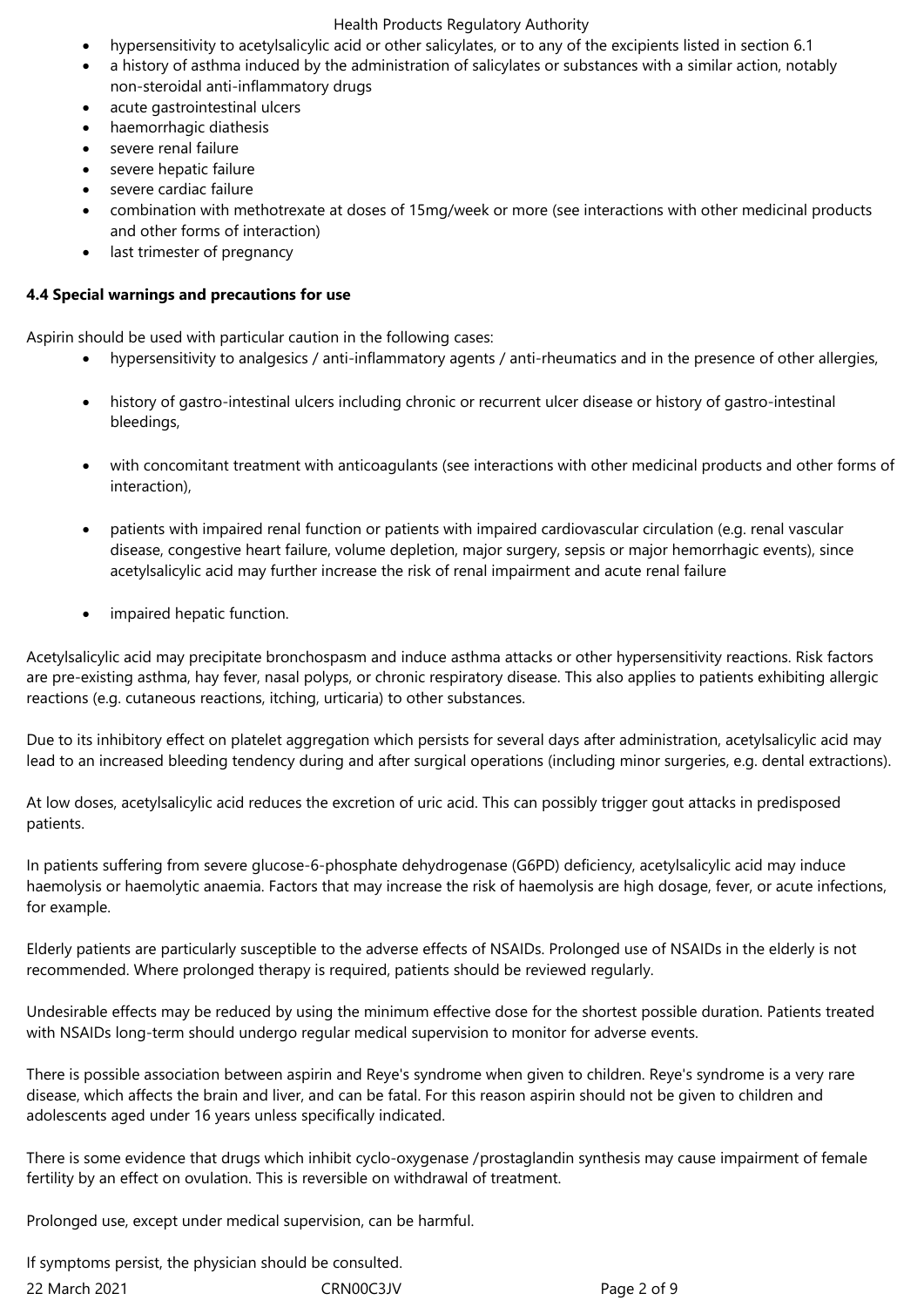This medicinal product contains 150 mg sodium per tablet, equivalent to 7.5% of the WHO recommended maximum daily intake of 2 g sodium for an adult.

# **4.5 Interaction with other medicinal products and other forms of interactions**

# **Contra-indicated Interactions:**

## **Methotrexate used at doses of 15 mg/week or more:**

Increased haematological toxicity of methotrexate (decreased renal clearance of methotrexate by anti-inflammatory agents in general and displacement of methotrexate from its plasma protein binding by salicylates) (see Section 4.3 Contraindications).

#### **Combinations requiring precautions for use:**

## **Methotrexate, used at doses of less than 15 mg/week:**

Increased haematological toxicity of methotrexate (decreased renal clearance of methotrexate by anti‑inflammatory agents in general and displacement of methotrexate from its plasma protein binding by salicylates).

## **Anticoagulants, thrombolytics/other inhibitors of platelet aggregation/haemostasis:**

Increased risk of bleeding.

## **Other non‑steroidal anti‑inflammatory drugs with salicylates at higher doses**

Increased risk of ulcers and gastrointestinal bleeding due to synergistic effect.

#### **Ibuprofen:**

Experimental data suggest that ibuprofen may inhibit the effect of low dose aspirin on platelet aggregation when they are dosed concomitantly. However, the limitations of these data and the uncertainties regarding extrapolation of ex vivo data to the clinical situation imply that no firm conclusions can be made for regular ibuprofen use, and no clinically relevant effect is considered to be likely for occasional ibuprofen use (see section 5.1).

#### **Selective Serotonin Re-uptake Inhibitors (SSRIs):**

Increased risk of upper gastrointestinal bleeding due to possibly synergistic effect.

#### **Digoxin:**

Plasma concentrations of digoxin are increased due to a decrease in renal excretion.

# **Antidiabetics, e.g. insulin, sulphonylureas**:

Increased hypoglycaemic effect by high doses of acetylsalicylic acid via hypoglycaemic action of acetylsalicylic acid and displacement of sulfonylurea from its plasma protein binding.

#### **Diuretics in combination with acetylsalicylic acid**:

Decreased glomerular filtration via decreased renal prostaglandin synthesis.

#### **Systemic glucocorticoids, except hydrocortisone used as replacement therapy in Addison's disease**:

Decreased blood salicylate levels during corticosteroid treatment and risk of salicylate overdose after this treatment is stopped via increased elimination of salicylates by corticosteroids.

#### **Angiotensin converting enzyme inhibitors (ACE) in combination with acetylsalicylic acid**:

Decreased glomerular filtration via inhibition of vasodilatory prostaglandins. Further-more, decreased antihypertensive effect.

#### **Valproic acid**:

Increased toxicity of valproic acid due to displacement from protein binding sites.

#### **Alcohol**:

Increased damage to gastro-intestinal mucosa and prolonged bleeding time due to additive effects of acetylsalicylic acid and alcohol.

#### **Uricosurics such as benzbromarone, probenecid:**

22 March 2021 CRN00C3JV Page 3 of 9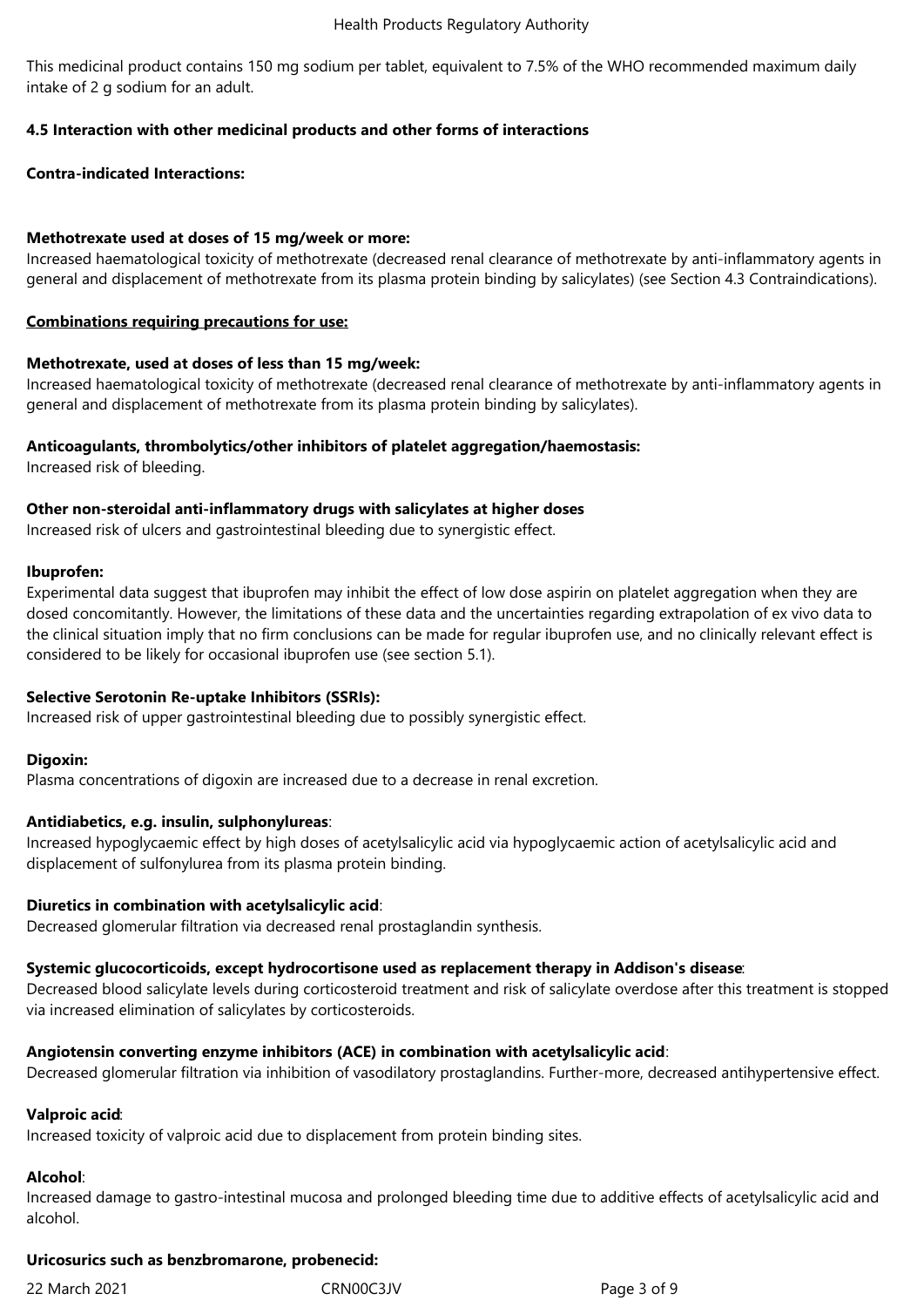# Health Products Regulatory Authority Decreased uricosuric effect (competition of renal tubular uric acid elimination).

# **4.6 Fertility, pregnancy and lactation**

# **Pregnancy**

Inhibition of prostaglandin synthesis may adversely affect the pregnancy and/or the embryo/fœtal development. Data from epidemiological studies raise concern about an increased risk of miscarriage and of malformations after the use of a prostaglandin synthesis inhibitor in early pregnancy. The risk is believed to increase with dose and duration of therapy. Available data do not support any association between intake of acetylsalicylic acid and an increased risk for miscarriage. For acetylsalicylic acid the available epidemiological data regarding malformation are not consistent, but an increased risk of gastroschisis could not be excluded. A prospective study with exposure in early pregnancy (1st-4th month) of about 14,800 mother-child pairs has not yielded any association with an elevated rate of malformations.

Animal studies have shown reproductive toxicity (see Section 5.3 Preclinical Safety Data).

During the first and second trimester of pregnancy, acetylsalicylic acid containing drugs should not be given unless clearly necessary.

If acetylsalicylic acid containing drugs are used by a woman attempting to conceive, or during the first and second trimester of pregnancy, the dose should be kept as low and duration of treatment as short as possible. During the third trimester of pregnancy, all prostaglandin synthesis inhibitors may expose the foetus to:

- cardiopulmonary toxicity (with premature closure of the ductus arteriosus and pulmonary hypertension);
- renal dysfunction, which may progress to renal failure with oligo-hydroamniosis. Prostaglandin synthesis inhibitors may expose the mother and the child, at the end of pregnancy, to:
- possible prolongation of bleeding time, an anti-aggregating effect which may occur even after very low doses
- inhibition of uterine contractions resulting in delayed or prolonged labourConsequently, acetylsalicylic acid is contraindicated during the third trimester of pregnancy.

#### **Breast-feeding**

Salicylate and its metabolites pass into breast milk in small quantities.

Since no adverse effects on the infant have been observed so far after occasional use, interruption of breast-feeding is usually unnecessary. However, on regular use or on intake of high doses, breast feeding should be discontinued early.

# **Fertility**

There is some evidence that drugs which inhibit cyclo-oxygenase /prostaglandin synthesis may cause impairment of female fertility by an effect on ovulation. This is reversible on withdrawal of treatment.

#### **4.7 Effects on ability to drive and use machines**

None stated.

#### **4.8 Undesirable effects**

The listed adverse drug reactions are based on spontaneous reports, thus an organisation according to CIOMS III categories of frequency is not possible.

#### **Blood and lymphatic system disorders**

Haemorrhagic anaemia, iron deficiency anaemia with the respective laboratory and clinical signs and symptoms. Haemolysis, haemolytic anaemia

# **Cardiac disorders**

Cardio-respiratory distress

22 March 2021 CRN00C3JV Page 4 of 9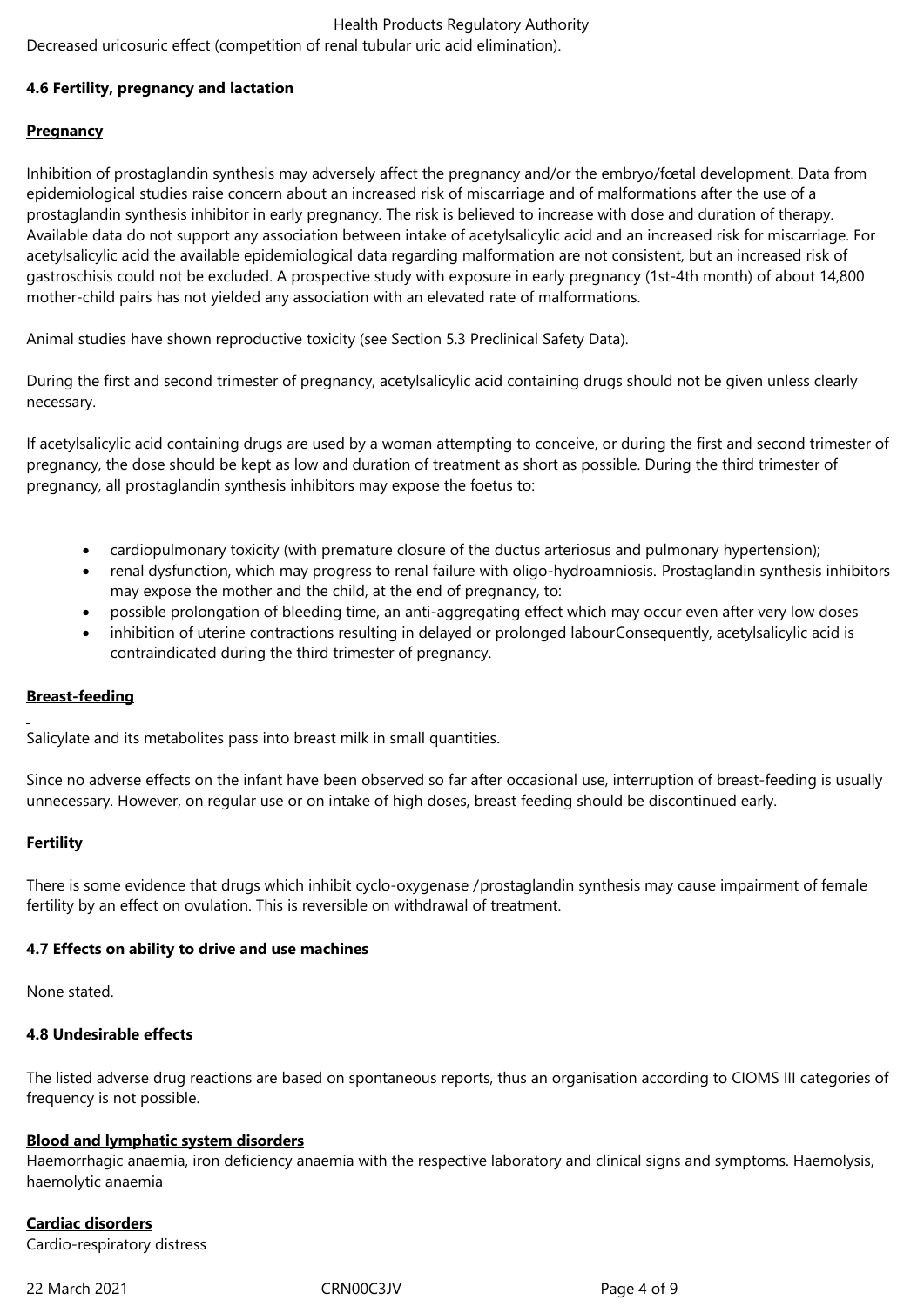#### Health Products Regulatory Authority

## **Ear and labyrinth disorders**

**Tinnitus** 

#### **Gastrointestinal disorders**

Dyspepsia, gastrointestinal pain, abdominal pain, gingival bleeding, gastrointestinal inflammation, gastrointestinal ulcer, gastrointestinal haemorrhage, gastrointestinal ulcer haemorrhage and perforation with the respective laboratory and clinical signs and symptoms, intestinal diaphragm disease

## **Hepatobiliary disorders**

Liver disorder, transaminases increased

#### **Immune system disorders**

Hypersensitivity, drug hypersensitivity, allergic edema and angioedema, anaphylactic reaction, anaphylactic shock with respective laboratory and clinical manifestations

# **Injury, poisoning and procedural complications**

See overdose section

## **Nervous system disorders**

Cerebral and intracranial haemorrhage, dizziness

## **Renal and urinary disorders**

Urogenital haemorrhage, renal impairment, renal failure acute

## **Respiratory, thoracic and mediastinal disorders**

Epistaxis, analgaesic asthma syndrome, rhinitis, nasal congestion

## **Skin and subcutaneous tissue disorders**

Rash, urticaria, pruritus

# **Vascular disorders**

Haemorrhage, operative haemorrhage, haematoma, muscle haemorrhage

#### Reporting of suspected adverse reactions

Reporting suspected adverse reactions after authorisation of the medicinal product is important. It allows continued monitoring of the benefit/risk balance of the medicinal product. Healthcare professionals are asked to report any suspected adverse reactions via HPRA Pharmacovigilance; Website: www.hpra.ie.

#### **4.9 Overdose**

Salicylate toxicity (> 100 mg/kg/day over 2 days may produce toxicity) may result from chronic, therapeutically acquired, intoxication, and from, potentially life-threatening, acute intoxications (overdose), ranging from accidental ingestions in children to incidental intoxications.

Chronic salicylate poisoning can be insidious as signs and symptoms are non-specific. Mild chronic salicylate intoxication, or salicylism, usually occurs only after repeated use of large doses. Symptoms include dizziness, vertigo, tinnitus, deafness, sweating, nausea and vomiting, headache, and confusion, and may be controlled by reducing the dosage. Tinnitus can occur at plasma concentrations of 150 to 300 micrograms/mL. More serious adverse events occur at concentrations above 300 micrograms/mL.

The principle feature of acute intoxication is severe disturbance of the acid-base balance, which may vary with age and severity of intoxication. The most common presentation for a child is metabolic acidosis. The severity of poisoning cannot be estimated from plasma concentration alone. Absorption of acetylsalicylic acid can be delayed due to reduced gastric emptying, formation of concretions in the stomach, or as a result of ingestion of enteric-coated preparations. Management of acetylsalicylic acid intoxication is determined by its extent, stage and clinical symptoms and according standard poisoning management techniques. Predominant measures should be the accelerated excretion of the drug as well as the restoration of the electrolyte and acid-base metabolism.

Due to the complex pathophysiologic effects of salicylate poisoning, signs and symptoms/investigational findings may include: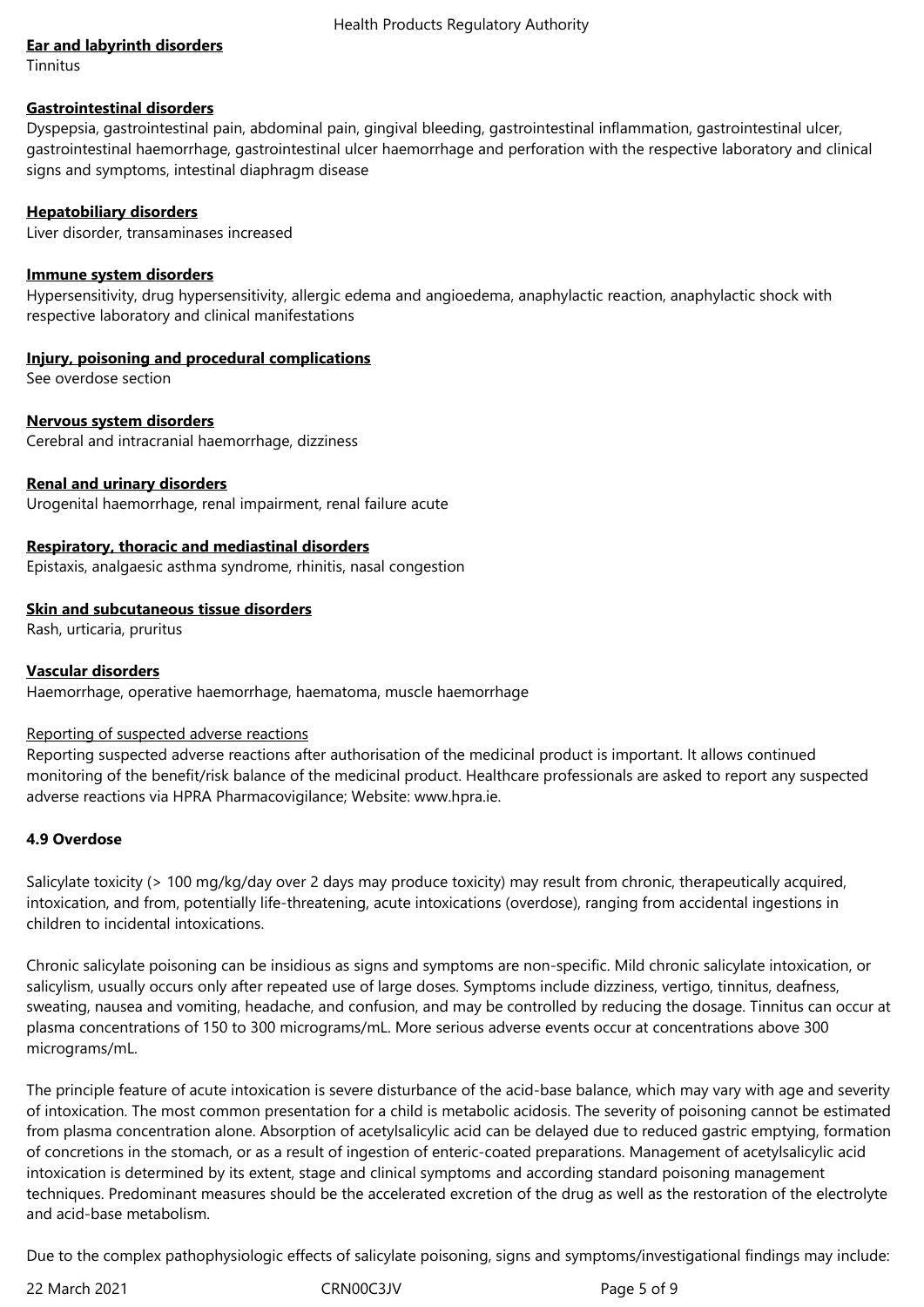| <b>SIGNS AND</b><br><b>SYMPTOMS</b>                                                                                                     | <b>INVESTIGATIONAL</b><br><b>FINDINGS</b>                                                   | <b>THERAPEUTIC MEASURES</b>                                                                                               |  |  |  |
|-----------------------------------------------------------------------------------------------------------------------------------------|---------------------------------------------------------------------------------------------|---------------------------------------------------------------------------------------------------------------------------|--|--|--|
| <b>Mild to</b><br>moderate<br>intoxication                                                                                              |                                                                                             | Gastric lavage, repeated administration of activated charcoal, forced alkaline diuresis                                   |  |  |  |
| Tachypnoea,<br>hyperventilation,<br>respiratory<br>alkalosis                                                                            | Alkalaemia, alkaluria                                                                       | Fluid and electrolyte management                                                                                          |  |  |  |
| Diaphoresis<br>Nausea,                                                                                                                  |                                                                                             |                                                                                                                           |  |  |  |
| vomiting<br><b>Moderate to</b><br>severe<br>intoxication                                                                                |                                                                                             | Gastric lavage, repeated administration of activated charcoal, forced alkaline diuresis,<br>haemodialysis in severe cases |  |  |  |
| Respiratory<br>alkalosis with<br>compensatory<br>metabolic<br>acidosis,                                                                 | Acidaemia, aciduria                                                                         | Fluid and electrolyte management                                                                                          |  |  |  |
| Hyperpyrexia                                                                                                                            |                                                                                             | Fluid and electrolyte management                                                                                          |  |  |  |
| Respiratory:<br>ranging from<br>hyperventilation,<br>non-cardiogenic<br>pulmonary<br>oedema to<br>respiratory<br>arrest,<br>asphyxation |                                                                                             |                                                                                                                           |  |  |  |
| Cardiovascular:<br>ranging from<br>dysarrhythmias,<br>hypotension to<br>cardiovascular a<br>rrest                                       | e.g. Blood pressure,<br><b>ECG</b> alteration                                               |                                                                                                                           |  |  |  |
| Fluid and<br>electrolyte loss:<br>dehydration,<br>oliguria to renal<br>failure                                                          | e.g. Hypokalaemia,<br>hypernatraemia,<br>hyponatraemia,<br>altered renal<br>function        | Fluid and electrolyte management                                                                                          |  |  |  |
| Impaired<br>glucose<br>metabolism,<br>ketosis                                                                                           | Hyperglycaemia,<br>hypoglycaemia (esp<br>ecially in children)<br>Increased ketone<br>levels |                                                                                                                           |  |  |  |
| Tinnitus,<br>deafness                                                                                                                   |                                                                                             |                                                                                                                           |  |  |  |
| Gastrointestinal:<br>GI bleeding                                                                                                        |                                                                                             |                                                                                                                           |  |  |  |
| Haematologic:<br>ranging from<br>platelet<br>inhibition to<br>coagulopathy                                                              | e.g. PT prolongation,<br>hypoprothrombina                                                   |                                                                                                                           |  |  |  |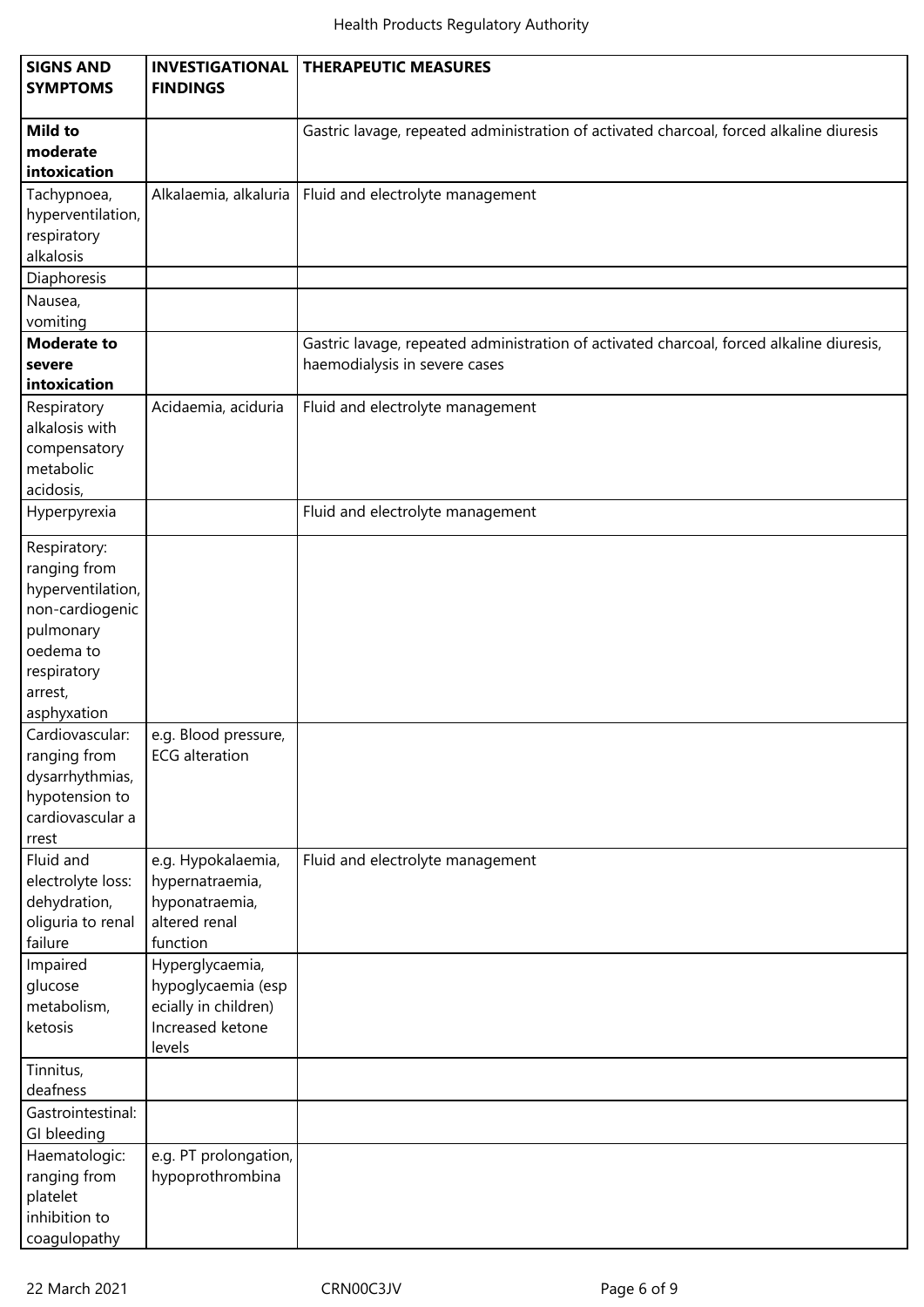| Neurologic:     |  |  |  |
|-----------------|--|--|--|
| Toxic           |  |  |  |
| encephalopathy  |  |  |  |
| and CNS         |  |  |  |
| depression with |  |  |  |
| manifestations  |  |  |  |
| ranging from    |  |  |  |
| lethargy,       |  |  |  |
| confusion to    |  |  |  |
| coma and        |  |  |  |
| seizures        |  |  |  |

#### **5 PHARMACOLOGICAL PROPERTIES**

## **5.1 Pharmacodynamic properties**

Pharmacotherapeutic group: Nervous system, other analgesics and antipyretics. ATC-Code: N02BA01

Acetylsalicylic acid belongs to the group of acidic nonsteroidal anti-inflammatory drugs with analgaesic, antipyretic and anti-inflammatory properties. Its mechanism of action is based on irreversible inhibition of cyclo-oxygenase enzymes involved in prostaglandin synthesis.

Acetylsalicylic acid in oral doses of in general 0.3 to 1.0 g, is used for the relief of pain and in minor febrile conditions, such as colds or influenza, for the reduction of temperature and relief of the joint and muscle pains.

It is also used in acute and chronic inflammatory disorders such as rheumatoid arthritis, osteoarthritis, and ankylosing spondylitis.

Acetylsalicylic acid also inhibits platelet aggregation by blocking thromboxane  $A_2$  synthesis in platelets. Thus, it is used for various vascular indications at doses of in general 75 to 300 mg daily.

Experimental data suggest that ibuprofen may inhibit the effect of low dose aspirin on platelet aggregation when they are dosed concomitantly. In one study, when a single dose of ibuprofen 400mg was taken within 8h before or within 30 min after immediate release aspirin dosing (81mg), a decreased effect of ASA on the formation of thromboxane or platelet aggregation occurred. However, the limitations of these data and the uncertainties regarding extrapolation of ex vivo data to the clinical situation imply that no firm conclusions can be made for regular ibuprofen use, and no clinically relevant effect is considered to be likely for occasional ibuprofen use.

# **5.2 Pharmacokinetic properties**

Following oral administration, acetylsalicylic acid is absorbed rapidly and completely from the gastro-intestinal tract. During and after absorption acetylsalicylic acid is converted into its main active metabolite, salicylic acid. Maximal plasma levels are reached after 10 - 20 minutes for acetylsalicylic acid and after 0.3-2 hours for salicylic acid, respectively.

Both acetylsalicylic acid and salicylic acid are extensively bound to plasma proteins and are rapidly distributed throughout the body. Salicylic acid passes into breast milk and crosses the placenta.

Salicylic acid is eliminated predominantly by hepatic metabolism. Its metabolites are salicyluric acid, salicylic phenolic glucuronide, salicylacyl glucuronide, gentisic acid, and gentisuric acid.

The elimination kinetics of salicylic acid is dose-dependent, as metabolism is limited by liver enzyme capacity. The elimination half-life therefore varies from 2 to 3 hours after low doses to up to about 15 hours at high doses. Salicylic acid and its metabolites are excreted mainly via the kidneys.

#### **5.3 Preclinical safety data**

The preclinical safety profile of acetylsalicylic acid is well documented.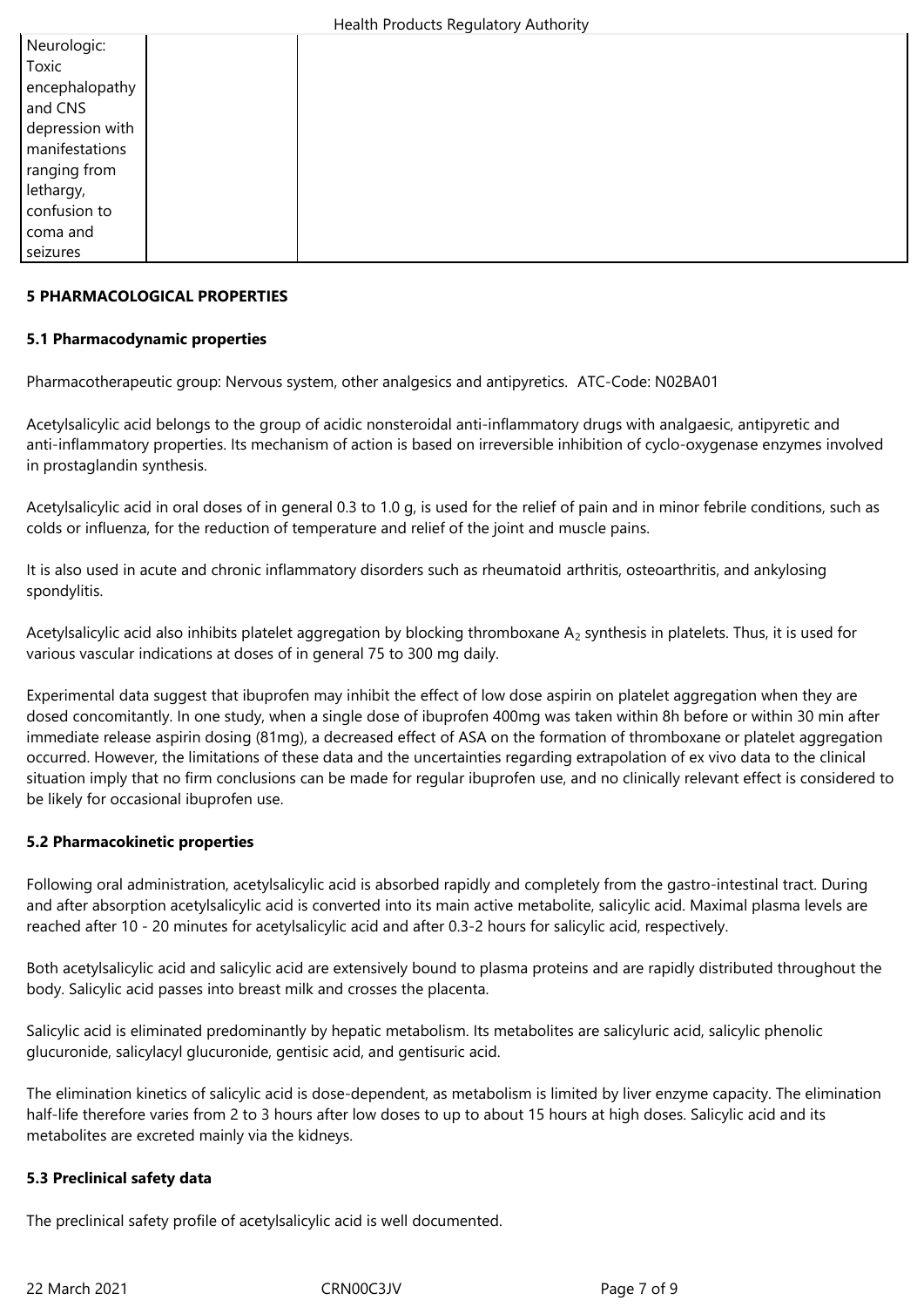#### Health Products Regulatory Authority

In animal studies, salicylates caused kidney damage at high dosages but no other organic lesions. Acetylsalicylic acid has been extensively studied *in vitro* and *in vivo* for mutagenicity; no relevant evidence of a mutagenic potential was found. The same applies to carcinogenicity studies.

Salicylates have exhibited teratogenic effects in animal studies and a number of different species. Implantation disorders, embryotoxic and foetotoxic effects and impairment of learning ability in the offspring after prenatal exposure have been described.

## **6 PHARMACEUTICAL PARTICULARS**

## **6.1 List of excipients**

Mannitol (E421) Malic acid Povidone Docusate sodium Anhydrous sodium carbonate Sodium hydrogen carbonate Saccharin sodium Citric acid Lemon flavour

## **6.2 Incompatibilities**

Not applicable.

## **6.3 Shelf life**

3 years.

#### **6.4 Special precautions for storage**

Do not store above 25°C. Store in the original package to protect from moisture.

# **6.5 Nature and contents of container**

Tablets are packed in aluminium foil/polythene blister strips which are packed into cardboard cartons to contain 18 or 30 tablets.

Not all pack sizes may be marketed.

# **6.6 Special precautions for disposal of a used medicinal product or waste materials derived from such medicinal product and other handling of the product**

No special requirements.

# **7 MARKETING AUTHORISATION HOLDER**

Bayer Limited The Atrium Blackthorn Road Dublin 18 Ireland

# **8 MARKETING AUTHORISATION NUMBER**

PA1410/037/001

22 March 2021 CRN00C3JV Page 8 of 9